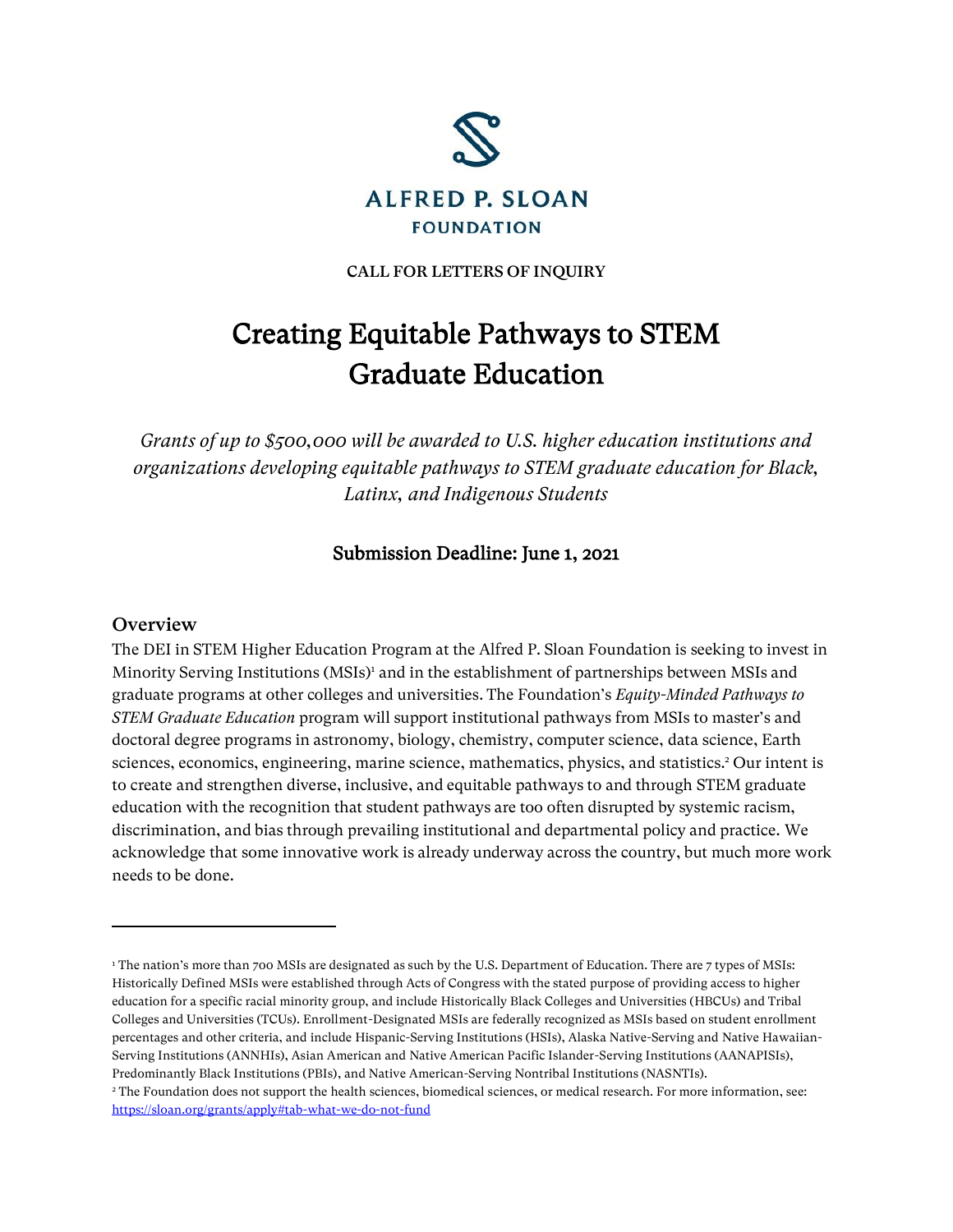With these understandings, the Sloan Foundation is soliciting Letters of Inquiry (LOIs) for projects that seek to dismantle systemic barriers and create sustainable pathways to graduate education in the above disciplines for Black, Latinx, and Indigenous students. Compelling LOIs will result in the invitation of a full proposal. Proposed projects may take multiple forms, including, for example, planning activities on MSI campuses that set the stage for new pathways between MSIs and graduate programs at other MSIs or at Predominantly White Institutions (PWIs); projects that establish mutually beneficial partnerships between undergraduate and graduate programs at two or more institutions, at least one of which must be a MSI; and reform of graduate recruitment efforts, admission policies and processes, mentoring practices, and other gatekeeping (or gateway) structures within STEM graduate programs that open doors for students from MSIs. In short, we are looking to invest in efforts that seek to change the nature of graduate pathways at multiple levels, instead of reinforcing existing systems that fail to truly serve many Black, Latinx, and Indigenous students.

## Background

The Sloan Foundation is seeking to diversify the STEM academic and non-academic workforce by significantly increasing the number of Black, Latinx, and Indigenous students who enroll and succeed in terminal master's and doctoral degree programs in astronomy, biology, chemistry, computer science, data science, Earth sciences, economics, engineering, marine science, mathematics, physics, and statistics.<sup>3</sup> The objectives of this funding program are to:

- Support the development and enhancement of educational pathways from MSI undergraduate programs to STEM master's and doctoral degree programs at other MSIs and/or PWIs;
- Support mutually beneficial partnerships between faculty and staff across such institutionsparticularly as a key component of a broader commitment to creating stronger and more sustainable relationships between MSIs and PWIs in ways that foster joint research, expanded professional networks, and capacity building to serve historically underrepresented groups of students as they pursue master's and doctoral degrees in STEM;
- Enhance the quality of the undergraduate STEM experience such that it creates strong, evidence-based, and equitable systems that support the academic and non-academic preparation of Black, Latinx, and Indigenous students for admission, enrollment, success, and completion in STEM graduate programs;
- Enable activities that disrupt systemic racism, bias, and discrimination in institutional policy and practice as it relates to STEM education pathways to graduate study and completion; and
- Lay the groundwork for long-term investment in equitable undergraduate to graduate education pathways by other foundations, government agencies, and higher education institutions themselves.

One key area of focus for this work is on changing the actions—and the mindsets—of STEM faculty such that they demonstrate not only a willingness, but a commitment, to sustained and mutually beneficial partnerships with MSIs.

<sup>&</sup>lt;sup>3</sup> The Foundation does not support the health sciences, biomedical sciences, <sup>or</sup> medical research. For more information, see: <https://sloan.org/grants/apply#tab-what-we-do-not-fund>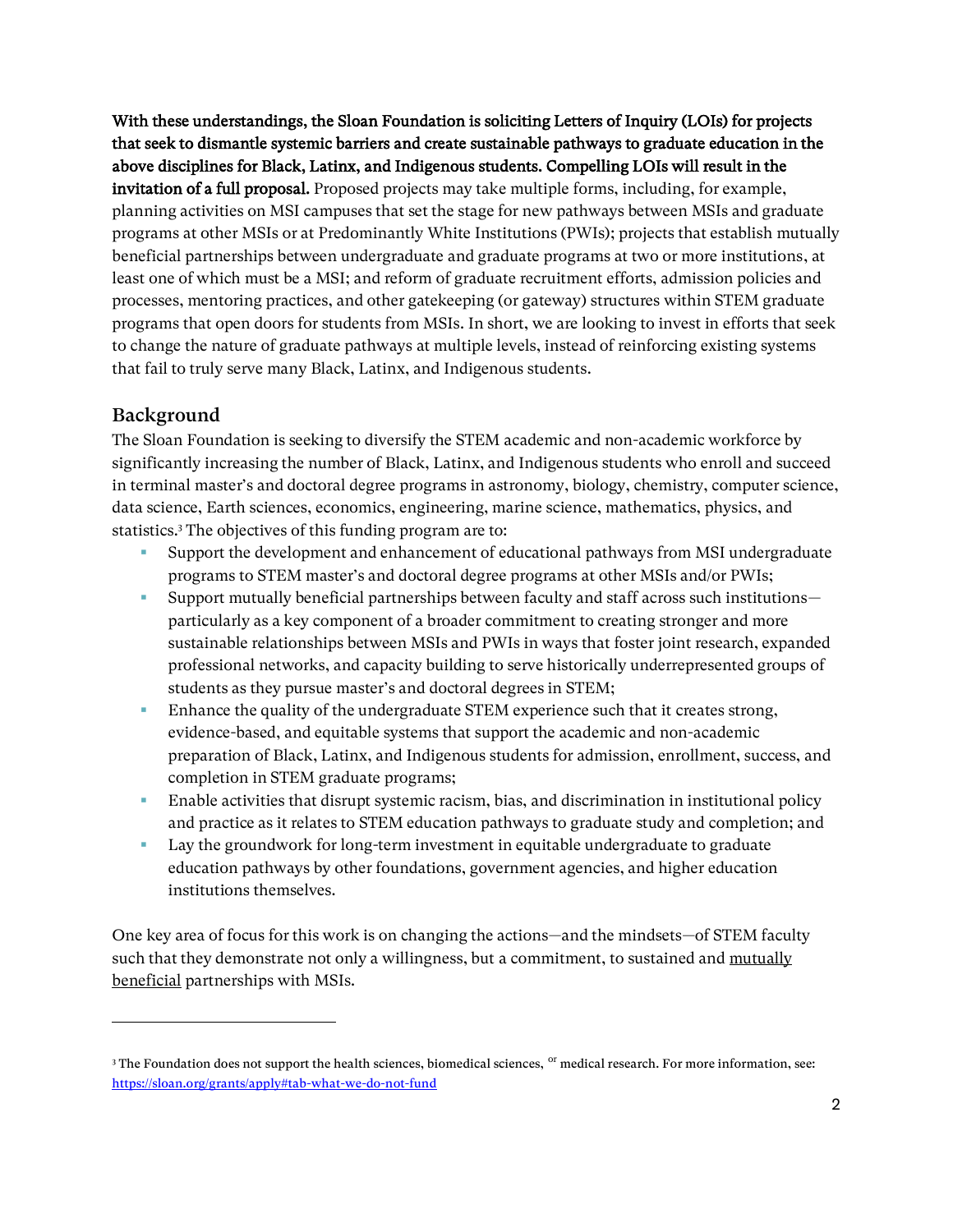# Project Types

## Grant Types and Amounts

Three types of grants will be funded:

- 1. Planning grants to support two or more institutions to conduct internal reviews of existing barriers to student success and for analysis and planning for future systemic change partnerships/collaborations (Up to \$75,000 for 1 year);
- 2. Seed grants to support work at two or more institutions that seek to formalize existing systemic change partnerships/collaborations and launch a small set of pilot initiatives (Up to \$250,000 over 1-2 years); and
- 3. Implementation grants to support work at two or more institutions that allow for the creation, augmentation or scaling of significant formal systemic change partnerships/collaborations (Up to \$500,000 over 2-3 years).

We request only one letter of inquiry (as the lead institutional partner) per institution, and only one submission per individual PI. We expect to award up to 3 implementation grants, with additional funding going to planning and seed grants. Another Call for Letters of Inquiry is expected to take place in 2022 and 2023, during which time planning/seed grants funded in 2021 will be eligible for an award to scale their efforts. Over time, it is expected that the Foundation will seek to invest in successful efforts at more substantial grant amounts

#### **Eligibility**

Institutions/organizations eligible as partners for the grant awards include:

- Non-profit two- and four-year institutions
- **•** Institutional systems or consortia of institutions
- **•** Professional societies and associations
- **EXECUTE:** University-affiliated research centers or laboratories

All projects must have at least one MSI partner. When two or more institutions are the proposed grantees, it is preferred that the primary PI be housed at the MSI.

#### Planning Grants to Two or More Institutions

Planning grants will support work at two or more institutions (one of which must be an MSI) seeking to set the stage for the establishment of a partnership or set of partnerships that yield systemic change, but which will first require an assessment of the need and time for partnership activities. Projects must demonstrate a clear roadmap to partnership through a well-defined set of planning activities.

#### Institutional Partnerships and Collaborations

For seed and implementation grants, institutional partnerships should consist of two or more institutions (one of which must be an MSI), to include individual colleges and universities, institutional systems, and/or organizations facilitating such partnerships (e.g., professional societies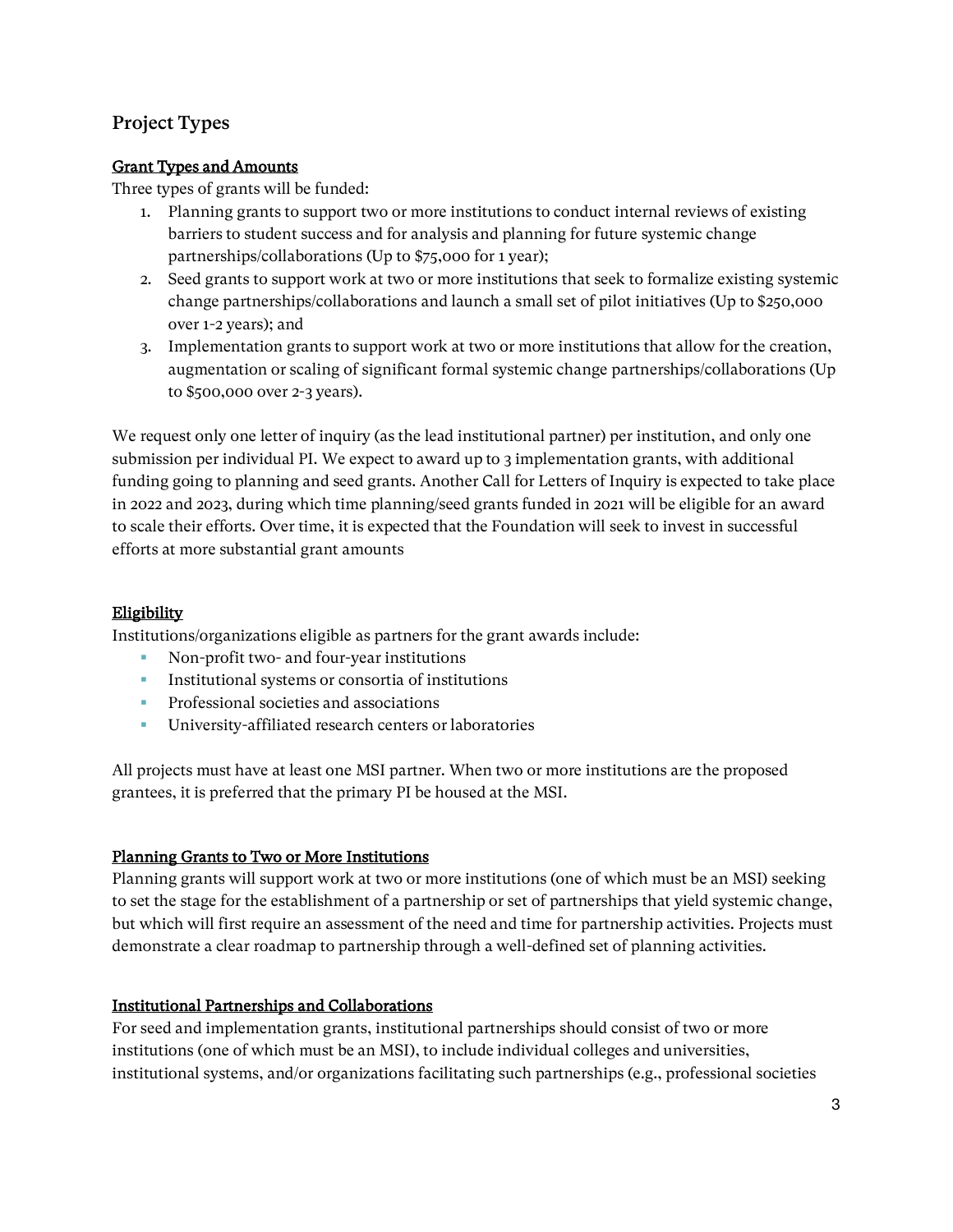and associations). Such partnerships must demonstrate the potential, or preliminary evidence, of promoting strong and sustainable pathways from undergraduate to graduate education in one or more of the named STEM disciplines for Black, Latinx, and/or Indigenous students. More specifically, partnerships should foster relationships between undergraduate programs and master's and/or doctoral programs. Creative partnerships, such as those that include a business or industry partner, a non-profit organization or association, or a federal research lab or other federal agency partner, are encouraged.

We encourage letters of inquiry with multiple (or Co-) PIs, with one PI's institution designated to receive the grant award and then issue subcontracts to the partner institutions. Because our funds are limited, we are requesting that no individual be a PI on more than one project (although a PI for one project may also be a Co-PI on a second project). Projects with the lead PI residing at an MSI are encouraged.

#### Example Project Activities

Activities for which awards will be made include, but are not limited to, increasing students' academic and research success; strengthening mentorship, sponsorship, and other student supports; encouraging faculty research and other collaboration across campuses; and building sustained social and academic support networks for students.

The proposal review committee will be looking for evidence that institutions are simultaneously (in the proposed project or elsewhere) seeking to create or strengthen activities that disrupt systemic racism, bias, and discrimination in graduate education. This may include new or existing efforts to change graduate admissions policies, recruitment/outreach, teaching, curricula, research, advising and mentoring, and teaching/research assistantship funding and other forms of student financial support.

The following are some examples of the types of activities that we envision supporting through these grants:

▪ The development and implementation of "bridge programs" that redefine traditional STEM graduate admissions and on-campus support programs for promising Black, Latinx, and/or Indigenous students. As noted in a recent study by Tannenbaum et.al., such bridge programs approach "student admissions with rigor and selectivity but [take] a different lens to the indicators that best predict success. A common thread [is] their attention to students who have demonstrated self-determination, persistence, and taken intellectual risks, as demonstrated less by GRE test scores and overall GPA, but of academic growth over time, of overcoming hardships in and out of school, and of taking courses that challenged their thinking and skills."<sup>4</sup>

<sup>4</sup> See [https://www.understandinginterventionsjournal.org/article/17908-who-can-succeed-how-bridge-to-the-doctorate](https://www.understandinginterventionsjournal.org/article/17908-who-can-succeed-how-bridge-to-the-doctorate-programs-are-changing-the-conversation-around-admissions-practices-in-stem)[programs-are-changing-the-conversation-around-admissions-practices-in-stem](https://www.understandinginterventionsjournal.org/article/17908-who-can-succeed-how-bridge-to-the-doctorate-programs-are-changing-the-conversation-around-admissions-practices-in-stem)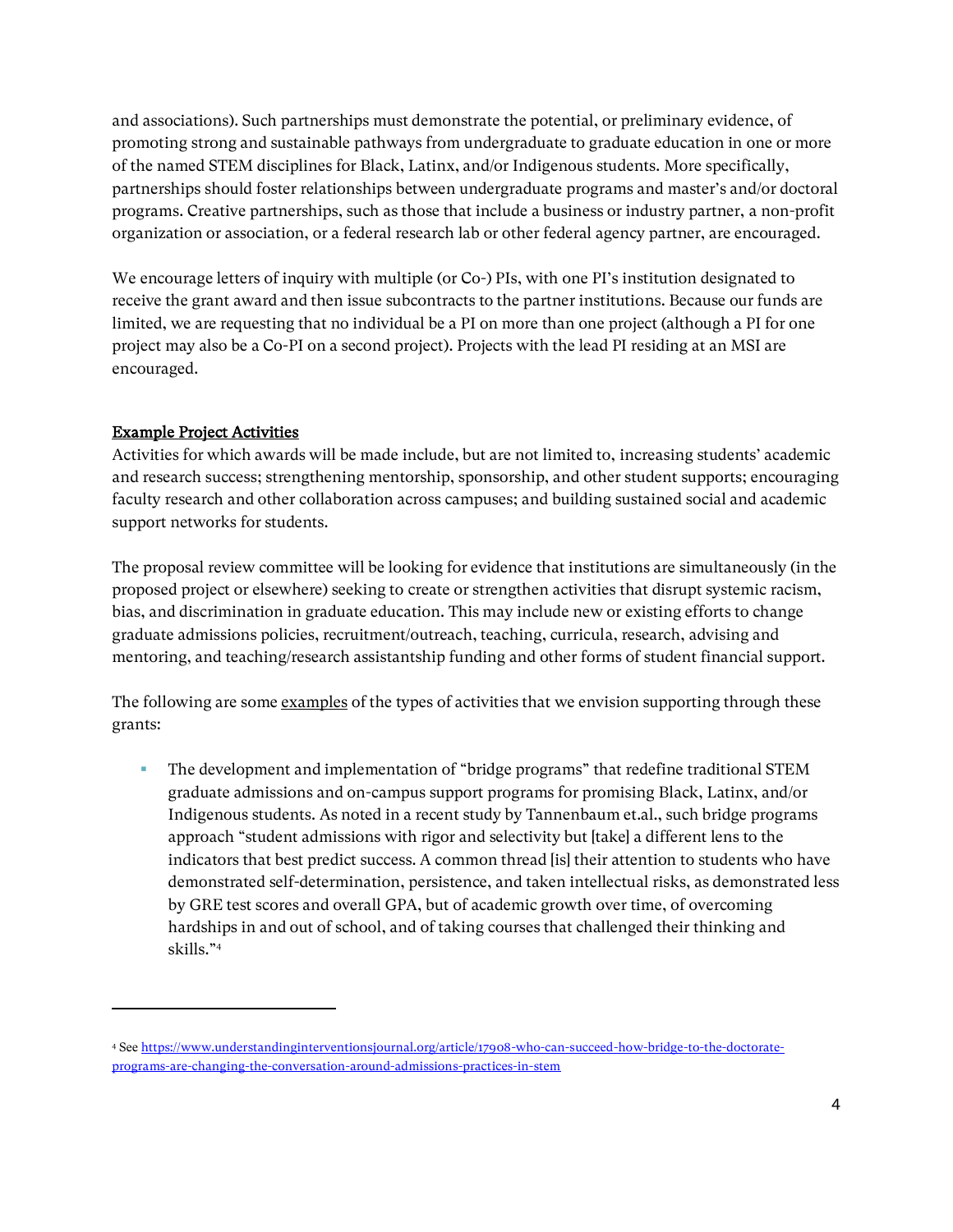- **Intensive hands-on laboratory experiences and mentorship across partnering institutions,** and/or in business or industry labs that increase students' skills and confidence as STEM researchers.
- Cross-institutional mentorship and sponsorship support for students through the creation of formal mentorship and sponsorship programs and activities that involve research exposure and/or training. This may include peer mentoring or the mentoring of undergraduate students by Ph.D.-level students and postdocs.
- Faculty relationship-building and collaboration across institutions, both in terms of joint research activities (especially research that can include student participation) and joint course design and course offerings. This may include dual-enrollment opportunities for students between institutions. It may also include the establishment of visiting researcher positions across partner institutions, labs, and/or industry for a specific period of time where faculty can gain exposure to new approaches to research, teaching, and student mentorship and sponsorship.
- Cross-institutional summer and academic-year outreach programs that invite students to engage in research and other academic experiences that help prepare them for graduate study. Such programs may also include advising and mentoring on how to prepare the most competitive application for graduate admission.
- Student support networks dedicated to individual or small groups of students such that each student has a cadre of trusted advisors and advocates to whom they can turn when (or before) academic, social, and financial pressures become barriers to success.
- **EXECUTE:** Design and implementation of programs and policies that ease the pathway from undergraduate to graduate education, such as the streamlining of admissions practices for students in the project cohort. This may include funds for faculty development and training.

#### Partnership Structures

Proposed partnerships among two or more institutions are expected to demonstrate many of the following characteristics:

- Clear evidence of planned or existing collaboration among STEM departments, programs, and/or schools in ways that are mutually beneficial across all parties—with the institution enrolling a high percentage of Black, Latinx, and/or Indigenous population students taking a lead role in defining the project strategies, policies, and interventions.
- **•** Project teams that are diverse by gender and race/ethnicity.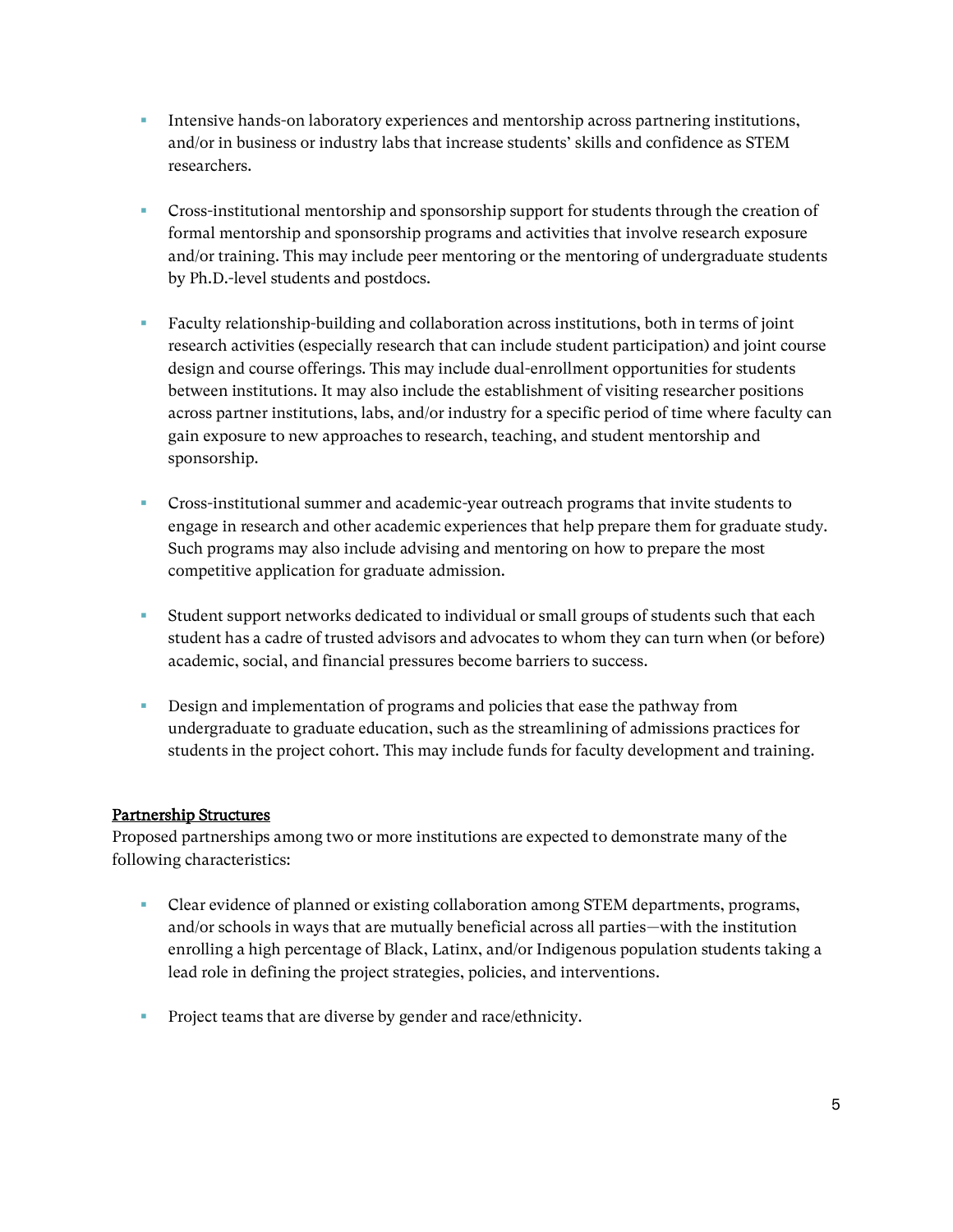- A strong commitment from institutions to provide the necessary support for the participating underrepresented students of color, ensuring that the project interventions reflect the principles of *intentionality*. 5
- **•** Customized interventions and supports based on students' backgrounds, needs, and social, cultural, and financial circumstances; this may include financial support for low-income undergraduate and graduate students.
- A commitment to data collection, analysis, and reporting in order to evaluate the efficacy of the project.
- Potential to secure additional financial support and in-kind contributions from other funding sources (e.g., federal agencies, private philanthropies, institutional support) to sustain the initiative once Sloan Foundation support expires.
- Evidence of support from institutional leadership, including, but not limited to, the provost, academic deans, and department chairs.

# PI Eligibility

Lead investigators from submitting and partner institutions should be at the full, associate, or assistant professor level, a department chair, or in an administrative role with high connectivity to academic positions. Such individuals should come from non-profit two- and/or four-year institutions, or organizations that serve higher education professionals or institutions. Submissions from diverse teams led by women and Black, Latinx, and Indigenous individuals are strongly encouraged.

## Submission Deadline

Submissions are due no later than June 1, 2021 by 5:00pm EDT. Materials must be integrated into a single PDF document and sent by email to *dei*@sloan.org, with the following subject heading: "STEM Pathways LOI—*Lead PI Last Name*". If invited, full proposals will be due September 1, 2021.

<sup>5</sup> According to a recent report of the National Academy of Sciences, intentionality is a calculated and coordinated method of engagement used by institutions, agencies, organizations, and the private sector to effectively meet the needs of a designated population, in this case within a given higher education institution. Intentionality drives the creation of programs, practices, and policies that are tailored to recognize and address student differences across multiple dimensions: academic, financial, social, and with cultural mindfulness. Intentionality takes into account such student needs, as well as student strengths and attributes; in other words, students are not viewed as problems to fix but talent to cultivate. (National Academies of Sciences, Engineering, and Medicine. 2019. *Minority Serving Institutions: America's Underutilized Resource for Strengthening the STEM Workforce*. Washington, DC: The National Academies Press. doi: https://doi.org/ 10.17226/25257.)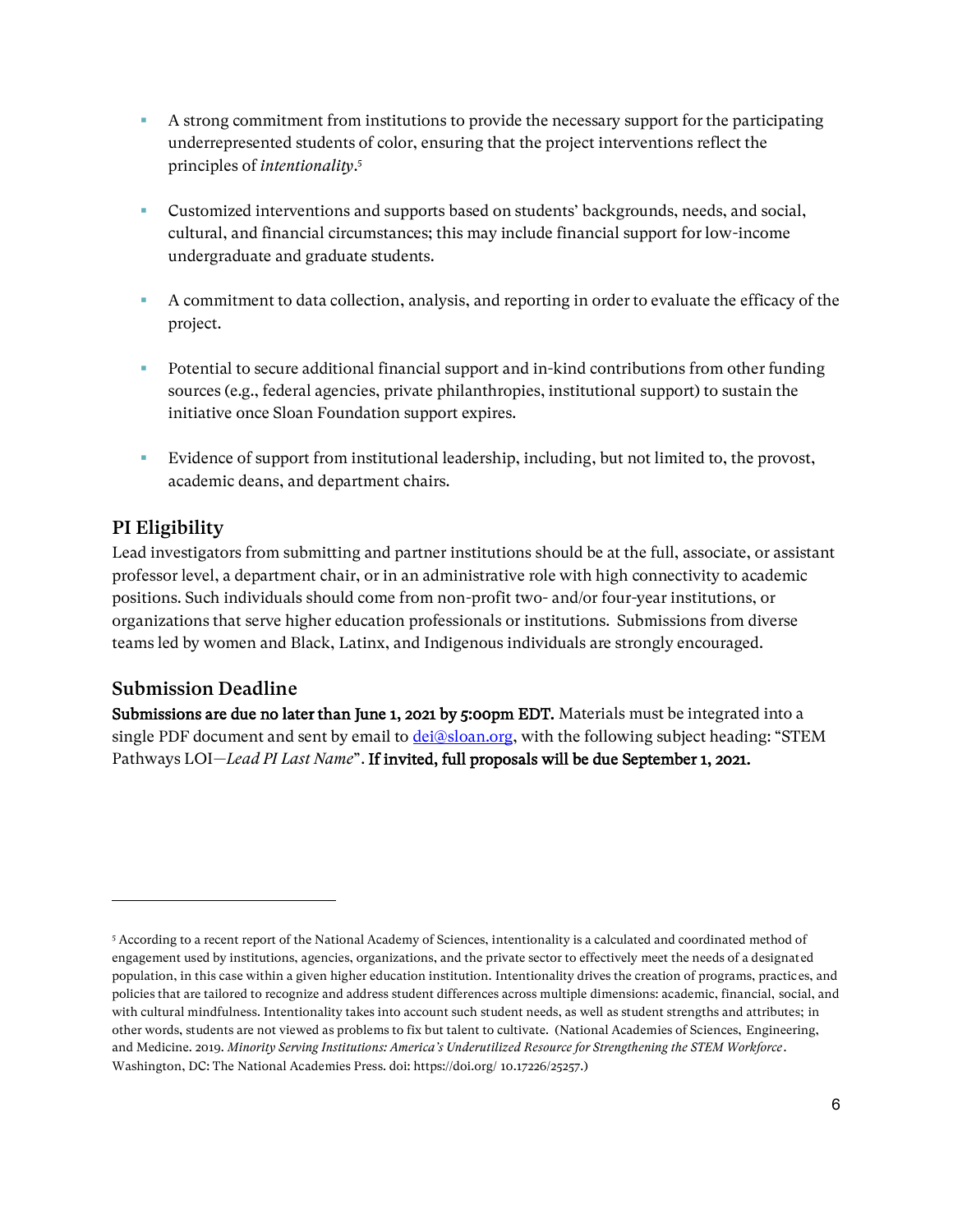## Submission Components

Complete submission packets must include the following components in this order:

- 1. A 1-page Sloan Foundation Proposal Cover Sheet, summarizing key project details. Projects should have a proposed start date of December 1, 2021. This document is available at: <http://sloan.org/proposal-cover-sheet>
- 2. A Letter of Inquiry 3-5 pages in length (excluding budget table and other supplemental material), in 11-point font, double spaced. Submissions should address the following questions, with each question serving as a section heading:
	- a. Significance. What is the specific problem the project is aiming to solve?
	- b. Project Activities. What is the nature and scope of the planned activities for the project? (Include which individuals/institutions will be primarily responsible for which activities)
	- c. Project Team. How is the project team well-suited for this project? (Address how the parties are also suited for collaboration)
	- d. Partnerships. How will the project ensure mutual benefit across the participating institutions?
	- e. Measures of Success. How will you know if this project is successful?
	- f. Additional Sources of Support. What other sources of support can the project leverage to ensure its success?
- 3. A Draft Budget Table for the proposed project, with sub-awards to collaborating institutions indicated where appropriate. This document is available on the forms section of the Sloan website: [https://sloan.org/grants/apply#tab-grant-forms.](https://sloan.org/grants/apply#tab-grant-forms)

Allowable expenses will generally include:

- a. For faculty: salary, plus benefits for time spent on project and/or for course buy-out.
- b. For administrative support staff: salary, plus benefits, based on project time commitment.
- c. For graduate students, postdoctoral researchers, or undergraduate students: salary/stipend, plus benefits, based on project time commitment.
- d. Program expenses: mentorship activities, conducting collaborative research, faculty training, advisory committee honoraria, participant stipends, and other expenses.
- e. Workshop and research expenses: travel, meals, lodging, conference fees, room rentals, speaker stipends, audio-visual equipment, and dissemination expenses.
- f. Indirect overhead expenses, capped at 20% of direct costs.
- 4. References/Bibliography List (no more than 1 page)
- 5. Brief CVs of key project leads and personnel (no more than 2 pages per person)